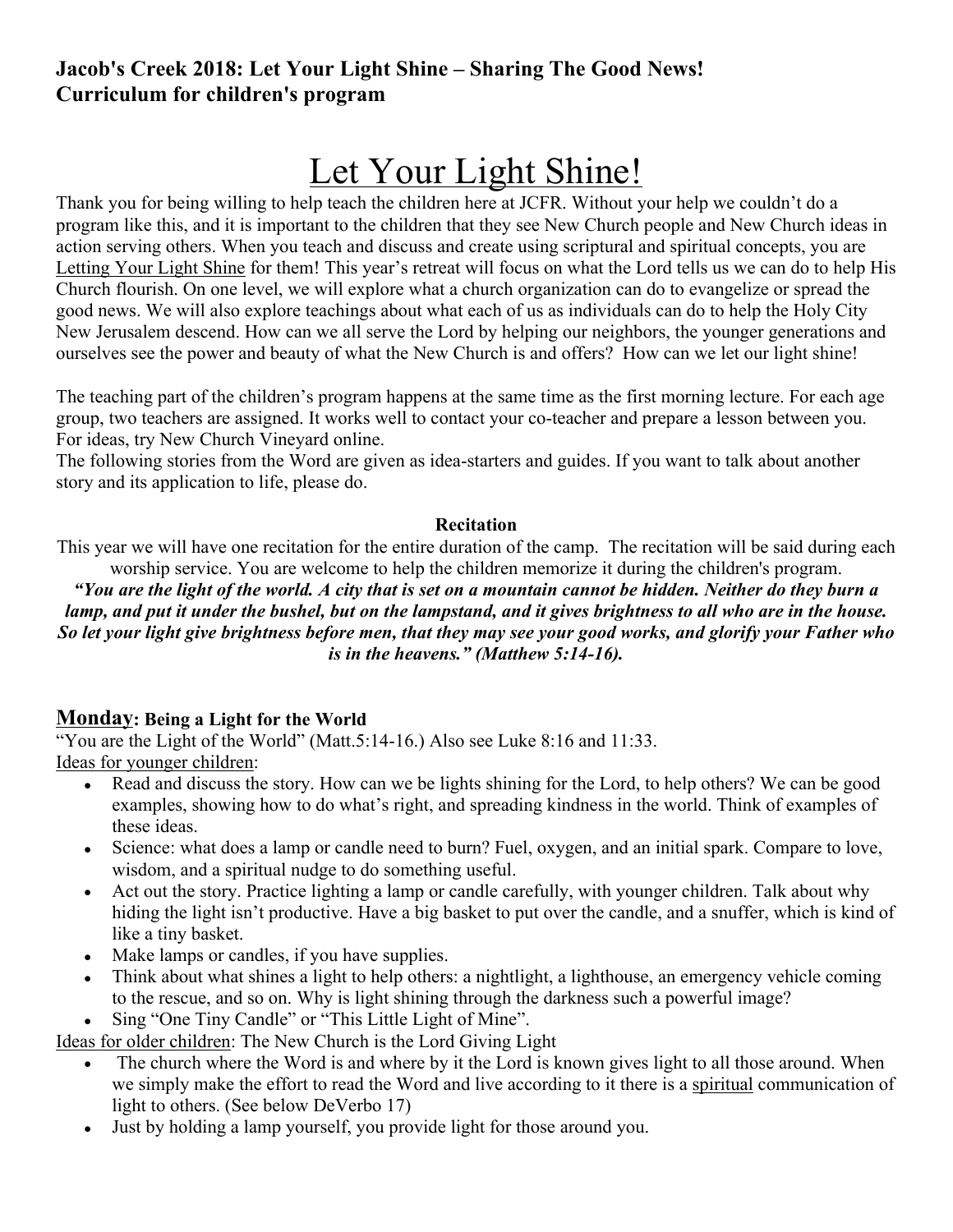Sometimes we share this light purposefully; other times the Lord provides that light through His church in ways that we can't see.

"But the fact of the matter is this: There cannot be any conjunction with heaven unless somewhere on earth a church exists which has the Word and where by it the Lord is known, because the Lord is God of heaven and earth, and apart from the Lord there is no salvation. It is sufficient that a church possessing the Word exist somewhere on earth, even if it consists of relatively few people. By means of it the Lord is still present…" (De Verbo 17. The whole passage is attached at the end.)

### **Tuesday: Being the Lord's Disciples**

Ideas for younger children: The Lord's Disciples Go Out to Be Wise and Gentle (Matt. 10:5-13 and 16-20) Jesus is here talking not just to His twelve disciples, but to us as disciples also. He gives us guidelines about spiritual power and spiritual behavior in these passages.

Other stories about letting your light shine include:

- The parable of the sower, sowing seeds of truth widely, in hopes that some will be fruitful. Think of Johnny Appleseed, handing out chapters from the Writings along with his seeds! (Matt. 13:3-9).
- The tree known by its fruit (Matt. 12:33-37).
- The Lord's command not to be anxious, but to trust Him (Matt. 6:25-34).
- Giving a cup of cold water (Matt. 10:40-42).

Ideas for older children: The Lord's Disciples Go Out to Be Wise and Gentle (Mark 6:7-13 or Luke 9:1-6. Text is provided below).

- Sending out two by two: Have both charity and truth.
- Power over unclean spirits and to cast out demons and to heal the sick: The Lord and His church brings healing to our lives. When we share it with others, we allow the Lord to bring healing to them. Healing from evils, from sadness, from blindness (lack of understanding).
- Don't take anything: The Lord is really doing the Work. We just help.
- Anoint with oil: Share the Lord's love.
- A staff: Truth.
- Not two tunics.

Exodus 22:25-27: "If you lend money to any of My people who are poor among you, you shall not be like a moneylender to him; you shall not charge him interest. If you ever take your neighbor's garment as a pledge, you shall return it to him before the sun goes down. For that is his only covering, it is his garment for his skin. What will he sleep in? And it will be that when he cries to Me, I will hear, for I am gracious."

- This speaks to wanting to share the Lord's church with others not for our sake (so WE can grow, etc.) but for their sake.
- We also should force anything upon them and take away their previous faith too fast.
- Don't charge interest = Don't share and let your light shine expecting a reward in return.
- "Heal the sick, cleanse the lepers, raise the dead, cast out devils: freely ye have received, freely give." (Matthew 10:8)

**Wednesday: The Lord Sends Out His Twelve Disciples** (TCR 791). There was a great celebration in heaven on June 19, 1770. Angels throughout all the heavens rejoiced and sang when the Lord proclaimed the establishment of the new heaven and the new earth. We can be like those angels, happy that the Lord has given us so many wonderful truths. We can carry the Lord's goodness and truth with us wherever we go. Ideas for younger children:

- Read and discuss the story. What was the celebration about?
- Act out the story, with slips of paper that have truths written on them. This could be done at a meal or at worship.
- Is it hard to become an angel? What do you have to do?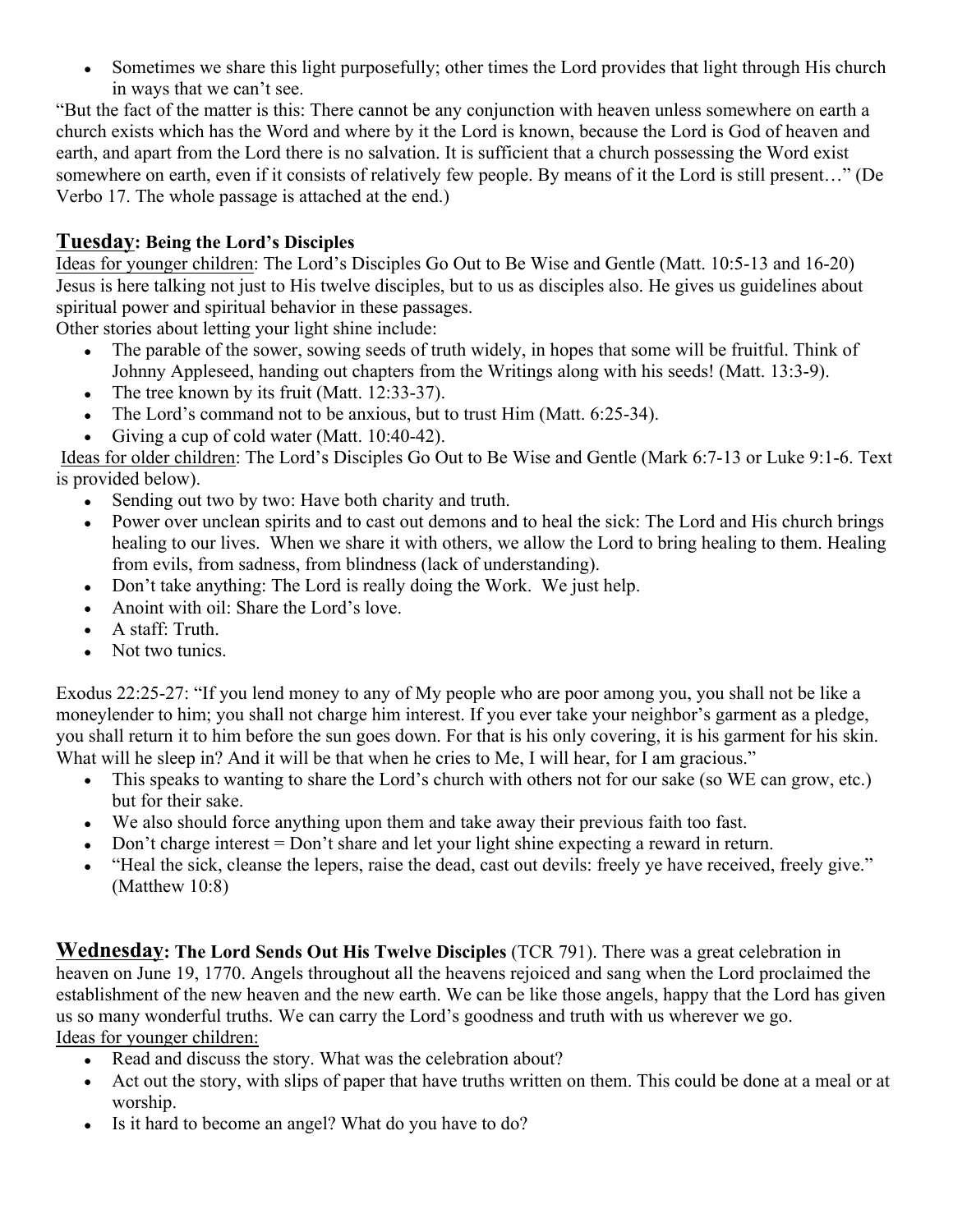- Making a picture/mosaic/collage/model of the Open Word, the symbol of the new truth revealed by the Lord, would be a great project. The quote showing on its pages could be "The Lord God Jesus Christ reigns!"
- A person doesn't always have to talk to teach or lead. How can we show our commitment without long speeches?
- Think of one doctrinal idea that you especially like. Is it our knowledge of life after death, or teachings about salvation, or children in heaven, or loving marriage, or the Lord's deep love for each of us? If you really love an idea, it's easier to tell others if they ask about the New Church.
- The New Church is to worship the Lord in His Divine Human. He is the visible God, the Creator and Savior of all. How can we choose to become one of His disciples and follow?

Ideas for older children: Focus on some of the individual messages in the passage:

"The Lord God Jesus Christ reigns."

- Sharing the good news about the Lord and our new relationship with Him.
- The good news about the Lord Himself being the One God of heaven and earth.
- We are inviting people to know the Lord.

"His kingdom shall be for ages of ages."

- His New Church may grow slowly at times, but it WILL BE established forever.
- In the book of Revelation it says that the Lord is coming "quickly." The Apocalypse Revealed explains that this doesn't mean He and the New Church will be established fast but "certainly". It's important to understand this as we share the Church and let our light shine.
- We can share and let our light shine, knowing that things will be done in the Lord's time.

"Blessed are those who come to the marriage supper of the lamb."

We need to respond, by sharing this wonderful invitation to dine with the Lord.

"Behold I stand at the door and knock. If anyone hears My voice and opens the door, I will come in to him and sup with him and he with Me."

## Passages from the Three-fold Word

"But the fact of the matter is this: There cannot be any conjunction with heaven unless somewhere on earth a church exists which has the Word and where by it the Lord is known, because the Lord is God of heaven and earth, and apart from the Lord there is no salvation. It is sufficient that a church possessing the Word exist somewhere on earth, even if it consists of relatively few people. By means of it the Lord is still present throughout the whole world, and by it heaven is joined to the human race. For conjunction takes place by means of the Word, whereas without the Word somewhere in the world, there would be no conjunction with anyone. The Lord's presence and the conjunction of heaven with people on earth is everywhere effected by means of the Word because in the Lord's sight all of heaven is like a single person, and so, too, is the church. Moreover, each also actually is a person, since the Lord is heaven, and the Lord is the church. In this person, the church where the Word is read and where the Lord is therefore known is like the heart and the lungs; and just as in the human body all the rest of the organs and parts draw their subsistence and life from these two wellsprings of life, so likewise do all they in the world who have any sort of religion in which one God is worshiped, and who form the organs and parts of that grand person which is heaven and the church. For these others have life from the Lord through heaven by means of the Word in the church, even if it exists with comparatively few, just as the organs and parts of the rest of the body draw their life from the heart and the lungs. There is also a similar communication. This, too, is why Christians among whom the Word is read form the breast of that grand person. They are also at the center of all….**Moreover, the greatest light, too, is found in the middle, where, as said, are Christians who possess the Word, because the light in heaven is Divine truth emanating from the Lord as its sun. From there as from its center, the light radiates out to all the peripheral areas and gives them light. This is the source of the enlightenment of nations and peoples not in the church-which also comes by means of the Word**. For all light of truth in a person comes from the Lord through heaven. What is true of heaven as a whole is also true of every society in heaven, for every society of heaven is a heaven